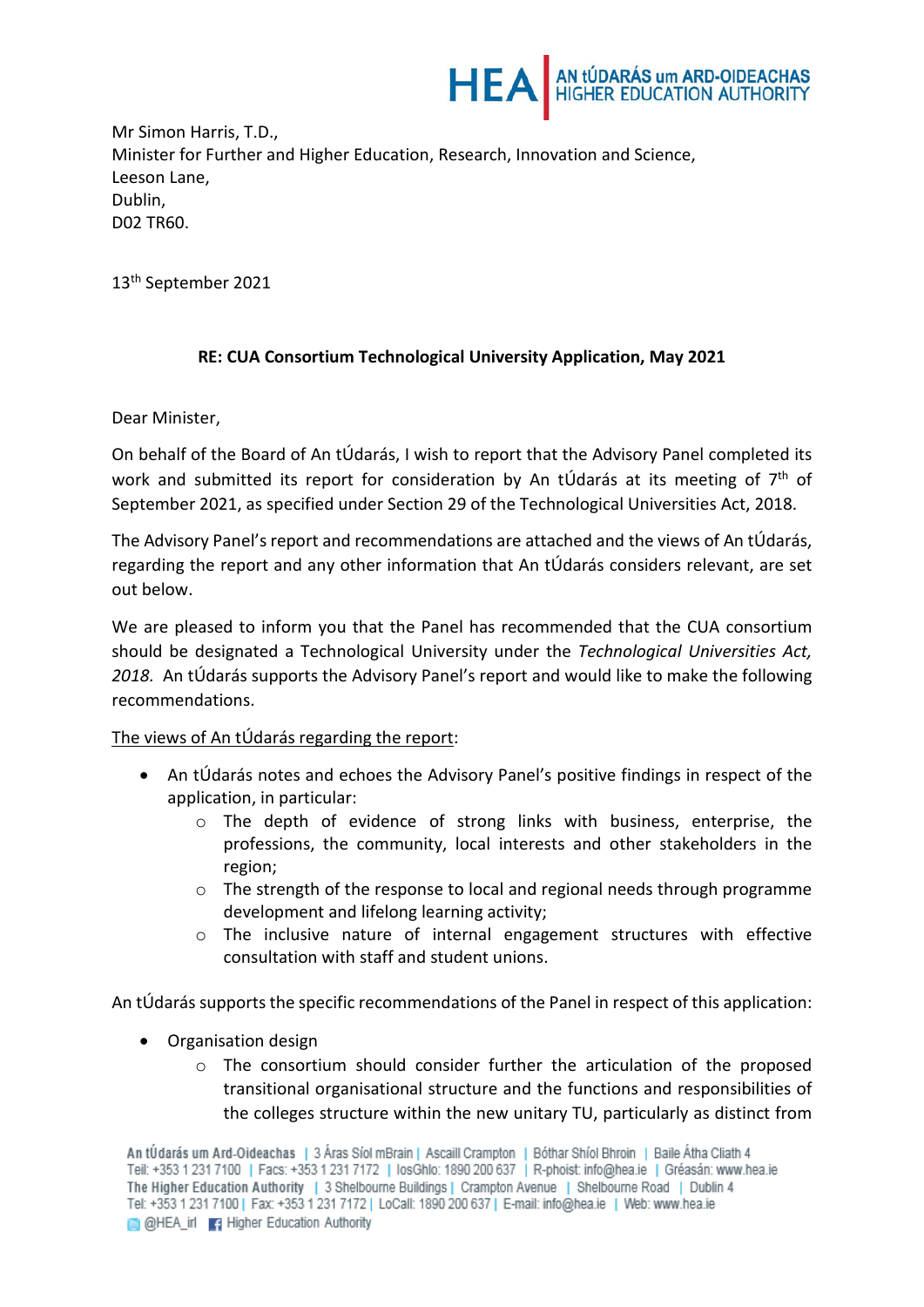the arrangements in place in the three separate and autonomous institutions of the consortium. The new TU should not be perceived as a continuation of the existing institutes. The organisational model should be a major point of attention in the immediate period post-designation and the model should be reviewed a few years following designation.

- **Research** 
	- $\circ$  There is a need to develop a clear strategy to sustainably build research capacity, and to re-examine current research structures post-designation to enable the consortium to meet the research ambitions for the sector.
- Regional engagement
	- $\circ$  Regional responsiveness should be a cornerstone of the new TU, building on existing relationships, networks, and strengths of the three institutes and the consortium. The diversity of the region which the new TU occupies will present particular challenges, and the structures to support enterprise engagement within the region must reflect and respect this diversity.

An tÚdarás strongly endorses this Panel's comments on national level supports critical to the success of a new TU, which echo the recommendations in previous TU Panel reports:

- As An tÚdarás has indicated previously, the successful development of technological universities will require a longer-term commitment in terms of supporting infrastructure, short to medium term funding (5-10 years), and support for research capacity building, in line with the ambitions of the 2018 Act.
- It is imperative to reform the existing staff contract to enable a balance of teaching, research and engagement apposite to a TU. The ongoing Review of Technological University Academic Contracts, Career Paths and Organisation Design currently being undertaken by the OECD is referenced by the Panel as a support in this context.

You will be aware Minister, that the 2018 Act sets out a trajectory in respect of staff qualifications. An tÚdarás notes the various approaches to PhD equivalence across all TU applications to date, and the implementation of the previous recommendation that applicant consortia would commission an external expert review of the credentials of academic staff deemed by the applicant institutions to have the equivalency of doctoral level preparation. In the case of the CUA application, the panel relied on and were assisted by the external report provided by the consortium in this regard.

It is accepted that the issue of equivalence is a transitional issue, however An tÚdarás is cognisant of the potential impact of equivalence on the longer term research agenda signalled within the TU Act, 2018 in terms of staff qualifications and research activity. Further, while An tÚdarás understands the specific context for equivalence in respect of a TU application we advise caution in respect of any broader approach to equivalency for doctoral-level preparation given the value attached to the doctoral degree both nationally and internationally.

We trust the attached Report of the Advisory Panel and the comments above will assist you in making your decision on this application for designation as a Technological University under